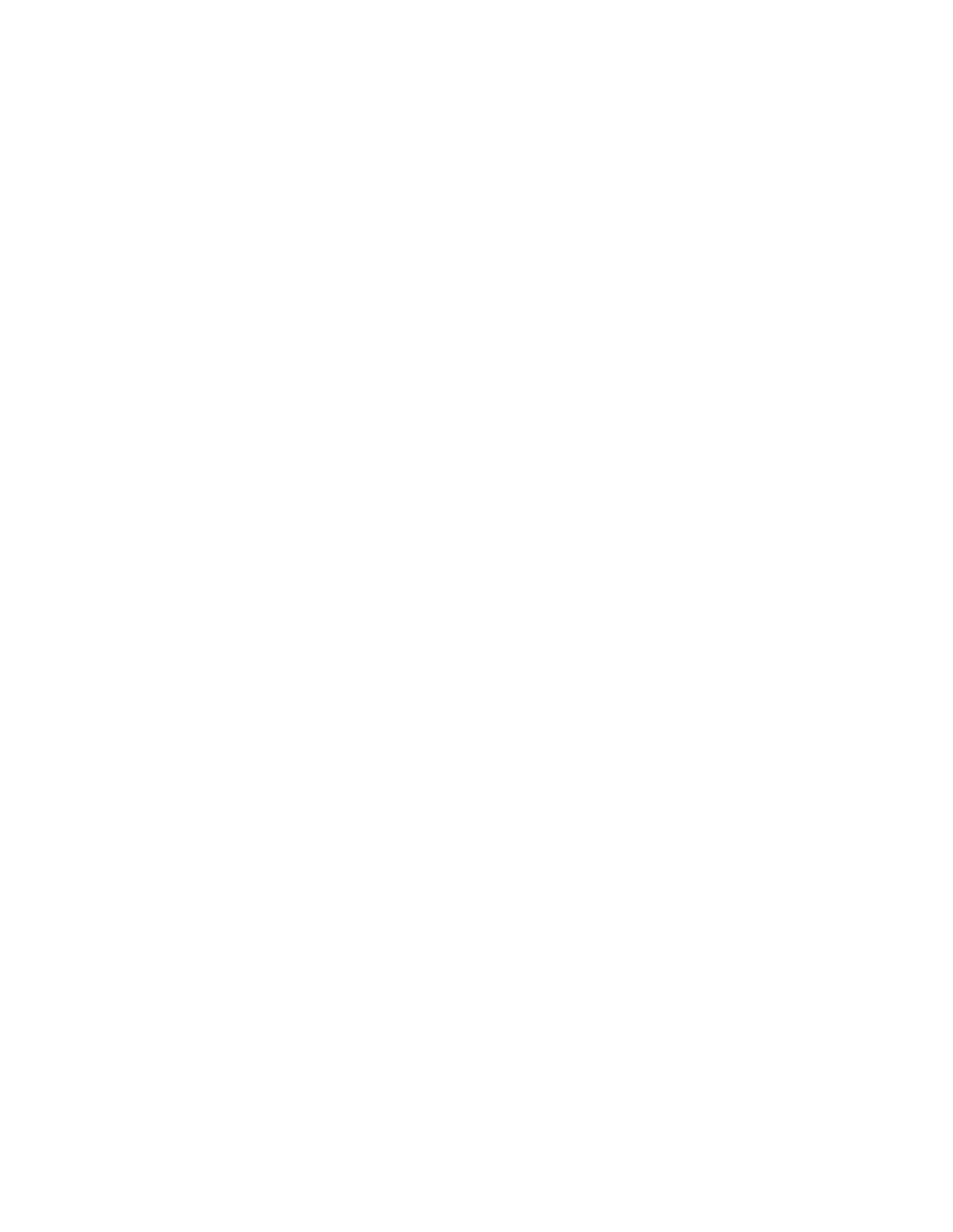*Note: This document was adapted from the original Pamphlet P-8740-2 on density altitude.*

## **Introduction**

Although density altitude is not a common subject for "hangar flying" discussions, pilots need to understand this topic. Density altitude has a significant (and inescapable) influence on aircraft and engine performance, so every pilot needs to thoroughly understand its effects. Hot, high, and humid weather conditions can cause a routine takeoff or landing to become an accident in less time than it takes to tell about it.

# **Density Altitude Defined**

#### **Types of Altitude**

Pilots sometimes confuse the term "density altitude" with other definitions of altitude. To review, here are some types of altitude:

- **Indicated Altitude** is the altitude shown on the altimeter.
- **True Altitude** is height above mean sea level (MSL).
- **Absolute Altitude** is height above ground level (AGL).
- **Pressure Altitude** is the indicated altitude when an altimeter is set to 29.92 in Hg (1013 hPa in other parts of the world). It is primarily used in aircraft performance calculations and in high-altitude flight.
- **Density Altitude** is formally defined as "pressure altitude corrected for nonstandard temperature variations."

## **Why Does Density Altitude Matter?**

#### **High Density Altitude = Decreased Performance**

The formal definition of density altitude is certainly correct, but the important thing to understand is that density altitude is an indicator of aircraft performance. The term comes from the fact that the density of the air decreases with altitude. A "high" density altitude means that air density is reduced, which has an adverse impact on aircraft performance. The published performance criteria in the Pilot's Operating Handbook (POH) are generally based on standard atmospheric conditions at sea level (that is, 59 °F or 15 °C. and 29.92 inches of mercury). Your aircraft will not perform according to "book numbers" unless the conditions are the same as those used to develop the published performance criteria. For example, if an airport whose elevation is 500 MSL has a reported density altitude of 5,000 feet, aircraft operating to and from that airport will perform as if the airport elevation were 5,000 feet.

#### **High, Hot, and Humid**

High density altitude corresponds to reduced air density and thus to reduced aircraft performance. There are three important factors that contribute to high density altitude:

**1. Altitude.** The higher the altitude, the less dense the air. At airports in higher elevations, such as those in the western United States, high temperatures sometimes have such an effect on density altitude that safe operations are impossible. In such conditions, operations between midmorning and midafternoon can become extremely hazardous. Even at lower elevations, aircraft performance can become marginal and it may be necessary to reduce aircraft gross weight for safe operations.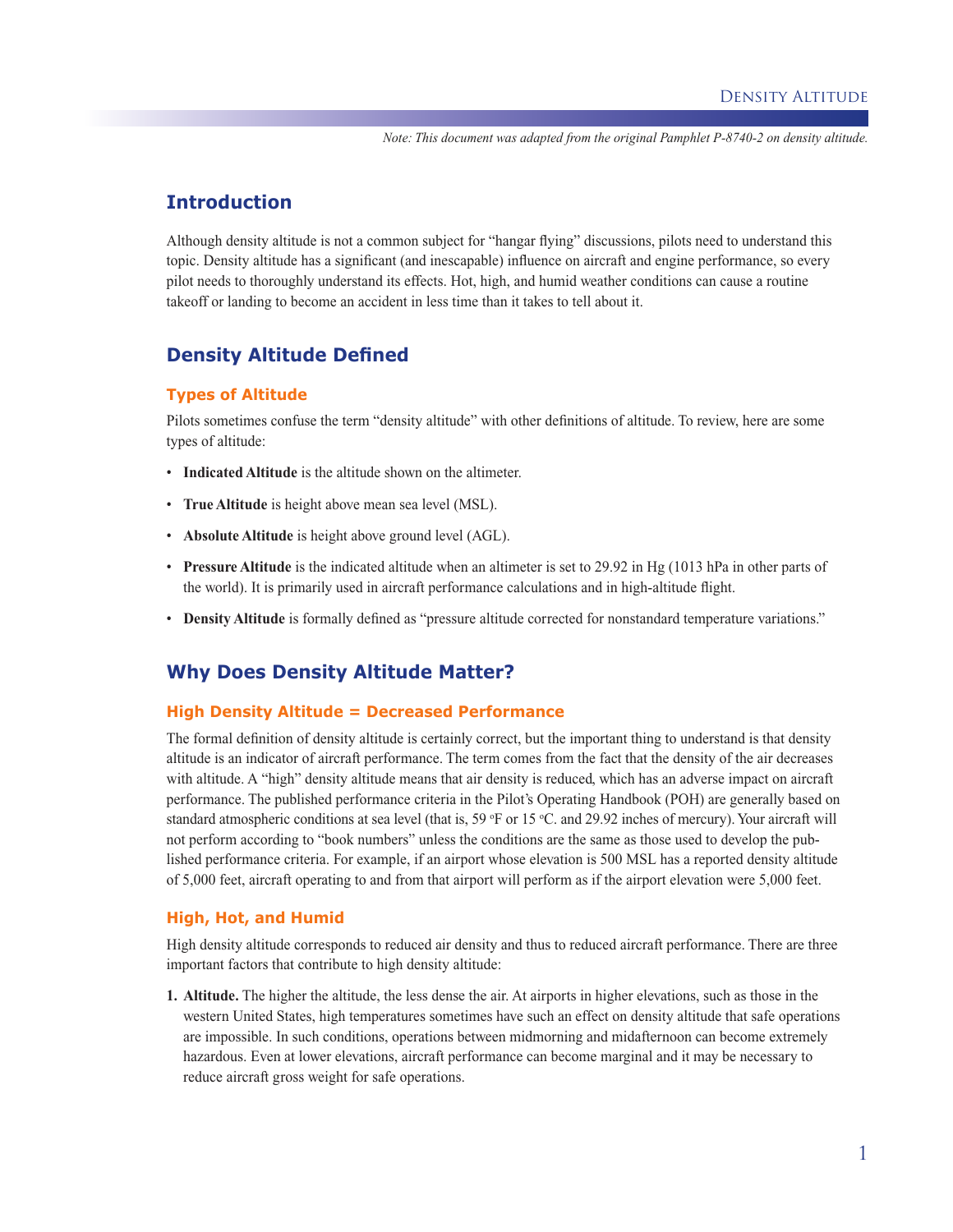- **2. Temperature.** The warmer the air, the less dense it is. When the temperature rises above the standard temperature for a particular place, the density of the air in that location is reduced, and the density altitude increases. Therefore, it is advisable, when performance is in question, to schedule operations during the cool hours of the day (early morning or late afternoon) when forecast temperatures are not expected to rise above normal. Early morning and late evening are sometimes better for both departure and arrival.
- **3. Humidity.** Humidity is not generally considered a major factor in density altitude computations because the effect of humidity is related to engine power rather than aerodynamic efficiency. At high ambient temperatures, the atmosphere can retain a high water vapor content. For example, at 96 °F, the water vapor content of the air can be eight  $(8)$  times as great as it is at  $42 \text{ }^{\circ}\text{F}$ . High density altitude and high humidity do not always go hand in hand. If high humidity does exist, however, it is wise to add 10 percent to your computed takeoff distance and anticipate a reduced climb rate.

## **Check the Charts Carefully**

Whether due to high altitude, high temperature, or both, reduced air density (reported in terms of density altitude) adversely affects aerodynamic performance and decreases the engine's horsepower output. Takeoff distance, power available (in normally aspirated engines), and climb rate are all adversely affected. Landing distance is affected as well; although the indicated airspeed (IAS) remains the same, the true airspeed (TAS) increases. From the pilot's point of view, therefore, an increase in density altitude results in the following:

- Increased takeoff distance.
- Reduced rate of climb.
- Increased TAS (but same IAS) on approach and landing.
- Increased landing roll distance.

Because high density altitude has particular implications for takeoff/climb performance and landing distance, pilots must be sure to determine the reported density altitude and check the appropriate aircraft performance charts carefully during preflight preparation. A pilot's first reference for aircraft performance information should be the operational data section of the aircraft owner's manual or the Pilot's Operating Handbook developed by the aircraft manufacturer. In the example given in the previous text, the pilot may be operating from an airport at 500 MSL, but he or she must calculate performance as if the airport were located at 5,000 feet. A pilot who is complacent or careless in using the charts may find that density altitude effects create an unexpected—and unwelcome—element of suspense during takeoff and climb or during landing.

If the airplane flight manual (AFM)/POH is not available, use the Koch Chart to calculate the approximate temperature and altitude adjustments for aircraft takeoff distance and rate of climb.

At power settings of less than 75 percent, or at density altitude above 5,000 feet, it is also essential to lean normally aspirated engines for maximum power on takeoff (unless the aircraft is equipped with an automatic altitude mixture control). Otherwise, the excessively rich mixture is another detriment to overall performance. *Note: Turbocharged engines need not be leaned for takeoff in high density altitude conditions because they are capable of producing manifold pressure equal to or higher than sea level pressure.*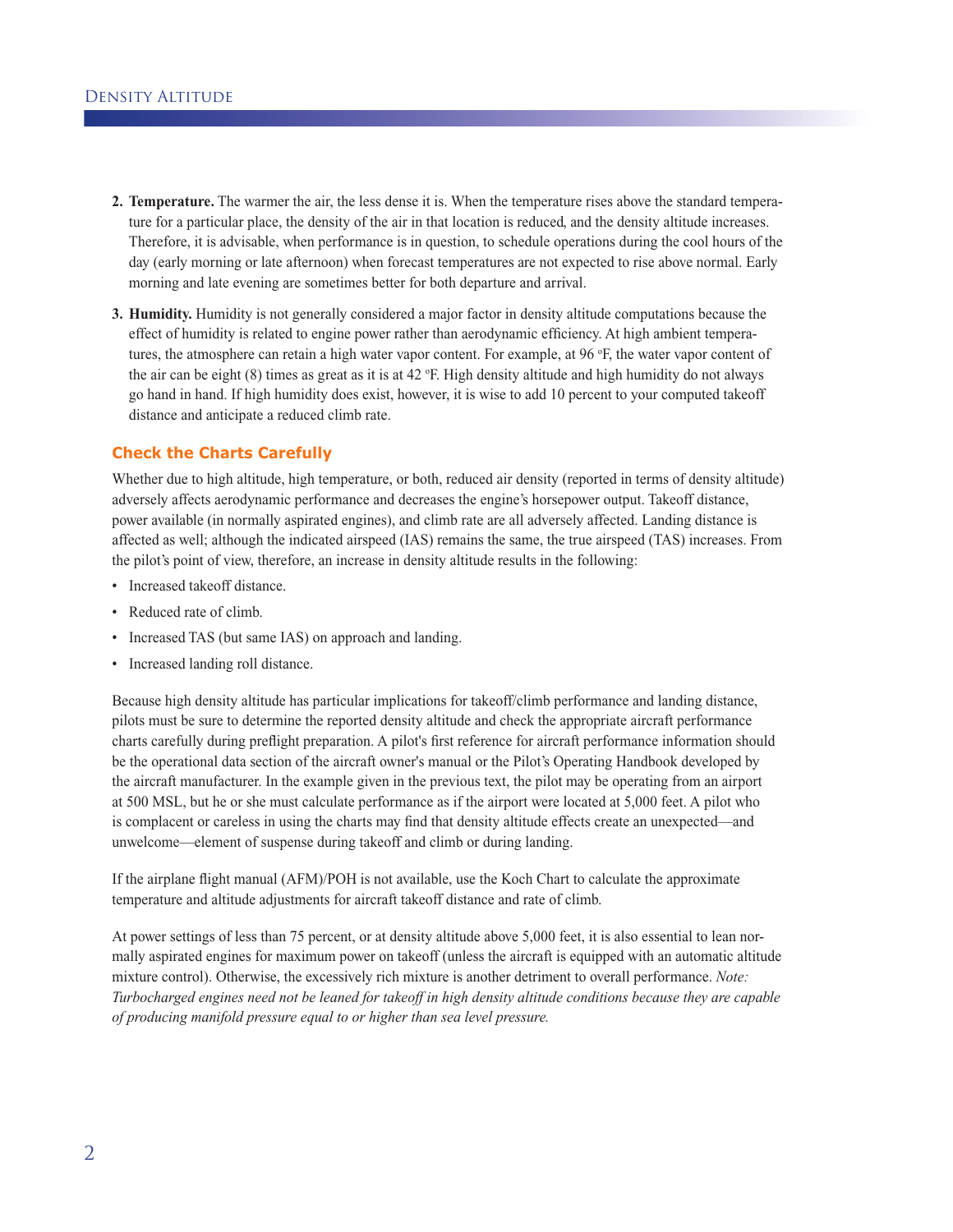# **Density Altitude Charts**

### **Density Altitude Rule-of-Thumb Chart**

The chart below illustrates an example of temperature effects on density altitude.

| <b>STD TEMP</b> | <b>ELEV/TEMP</b> | 80 °F  | 90 °F  | 100 $\,^{\circ}$ F | 110 °F | 120 °F | 130 °F |
|-----------------|------------------|--------|--------|--------------------|--------|--------|--------|
| 59 °F           | Sea level        | .200   | 1.900  | 2.500              | 3.200  | 3.800  | 4.400  |
| 52 °F           | 2.000            | 3.800  | 4.400  | 5.000              | 5.600  | 6.200  | 6.800  |
| 45 °F           | 4.000            | 6.300  | 6.900  | 7.500              | 8.100  | 8.700  | 9.400  |
| 38 °F           | 6.000            | 8.600  | 9.200  | 9.800              | 10.400 | 11.000 | 11.600 |
| 31 °F           | 8.000            | 11.100 | 11.700 | 12.300             | 12.800 | 13.300 | 13,800 |

### **Density Altitude Rule-of-Thumb Chart**

## **Koch Chart**

To find the effect of altitude and temperature, **connect** the temperature and airport altitude by a straight line. **Read** the increase in takeoff distance and the decrease in rate of climb from standard sea level values.